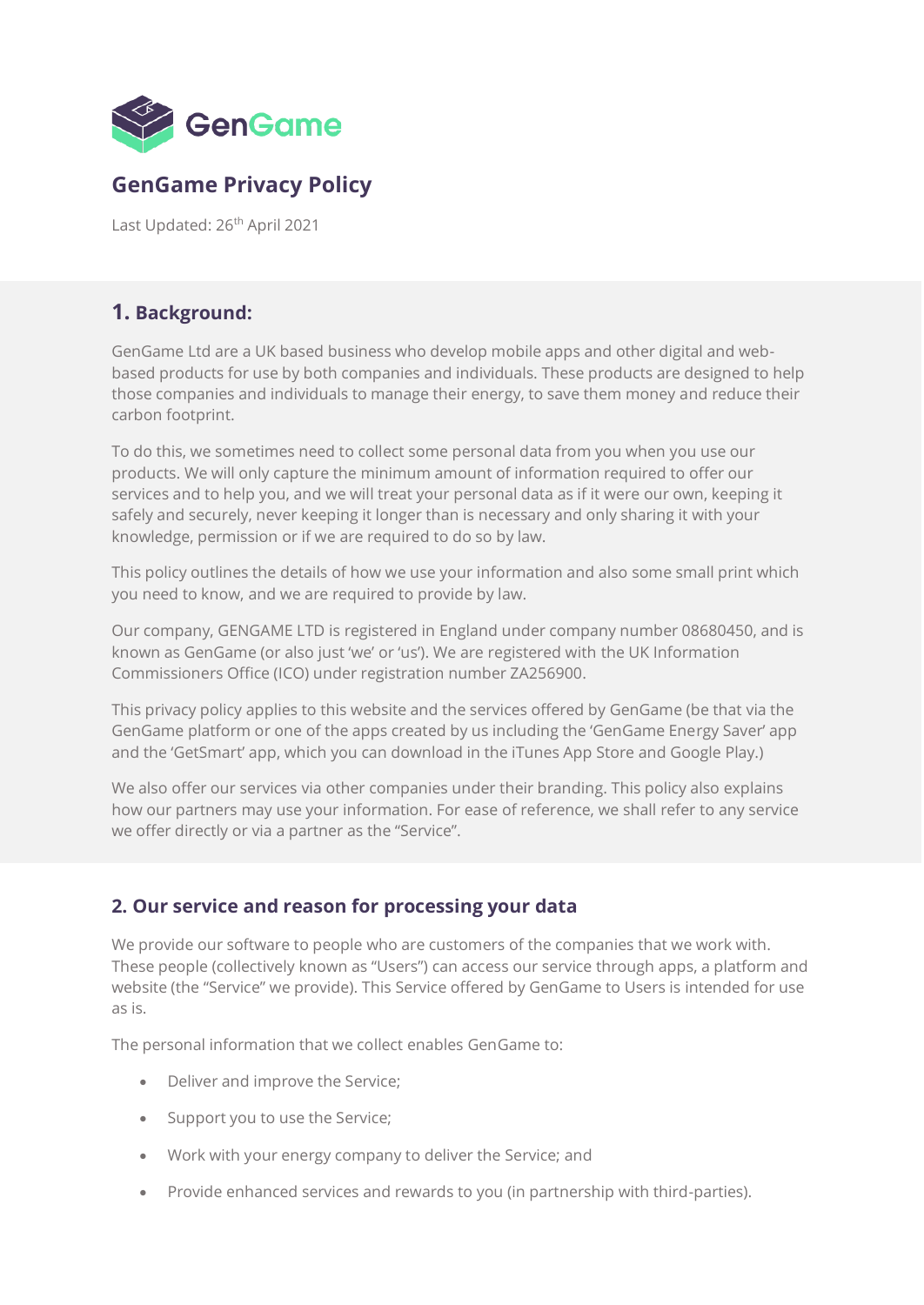Before using the Service, GenGame will ask your consent to obtain your data. We only collect the personal data required to enable us to deliver our Service to you. A full list of the personal data we collect is in Section 3. There may be certain aspects of the GenGame service, which we deliver in partnership with third-parties. We will only share personal data with third parties with your consent. We will always explain to you why we are sharing your personal data, our relationship with the third-party and how your data will be used. Please see Section 6 for a full list of the data we share.

## **3. Personal data we collect from you**

To deliver our service, we may collect personal data, including but not limited to:

**Identity and Contact Data** about you and how to contact you.

**Profile and Consent Data** which comprises preferences (for marketing and other notifications), feedback and survey responses you have provided and partly anonymised analytical information about how you use our app.

**Energy Hardware Data** about and hardware you may own, such as your electric vehicle and it's charger, your home electric storage battery, solar system and heating system so we can help you use these more efficiently or effectively and control them if you choose to let us.

**Energy Supply Data** such as your energy supplier, tariff and meter reference number so we can apply the right tariff and grid information to your supply, and so (with your consent) we can identify smart charging to third-parties.

**Smart Meter Data** including your electricity and gas consumption data from your smart meter, so we can help you better understand your energy consumption and suggest opportunities for you to save energy or money on your energy bill.

**Third-Party Account Data** which allows us to link your GenGame account to your Energy Hardware or energy supplier accounts.

**Technical Data** about the device you use to connect to our platform, your time zone and locale to enable us to tailor the user experience for your device and to ensure we support the devices you want to use to access the app and platform.

**Transaction and Financial Data** about your energy usage and for any services you purchase through the platform

**Tracking Data** which includes information we or others collect about you from cookies and similar tracking technologies such as web beacons, pixels and mobile identifiers.

For more detail on the specific data within any of these categories, please see Appendix A

The information that we request will be used and retained by us and only shared with third parties where it is necessary to provide the service to you, and then only as described in this privacy policy. We do not use your data for any automated decision-making or profiling.

We may use, collect, and share aggregated data with third-parties. Aggregated Data may be derived from your data, but, as this data does not directly or indirectly reveal your identity, it is not considered personal data in law. For example, we may aggregate your and other users' Energy Consumption Data to help utilities plan how much energy they need to buy or produce for their customers.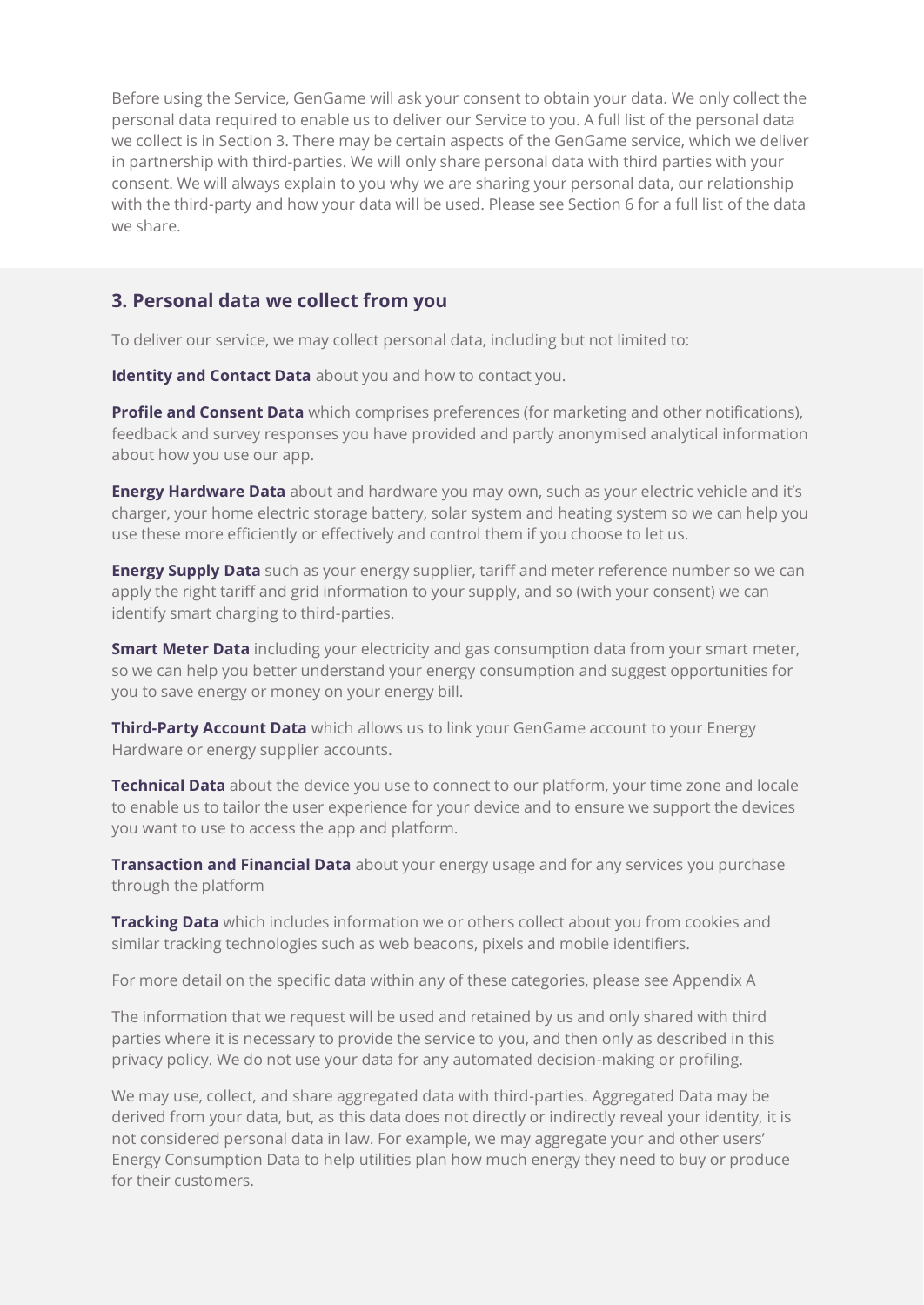# **4. Usage and log data**

Whenever you use our service, we may collect some usage and log data. For example, in the case of an error or bug in the app, we log information about the error to help us fix the error and stop it happening again in the future.

This Log Data may include the information listed under 'Technical Data' in Section 3 above and Appendix A, as well as the time and date of your use of the Service and configuration specific to your user account or profile.

# **5. Cookies**

This Website uses Cookies. These are commonly used files with small amounts of data which are a unique anonymous identifier. Cookies are downloaded from the website that you visit and stored on your device's internal memory.

The law states that we can store cookies on your device if they are strictly necessary for the operation of this site. For all other types of cookies, we need your permission.

We currently only use cookies that help make our website work. Their names and what they do is shown in Appendix C, below.

# **6. Providing your personal data to others**

There are several reasons why we may share your data with other parties to enable us to deliver our Service to you.

## **6.1 Sharing your data to deliver and improve our Service**

To provide our Service to you, GenGame uses selected third parties to provide you with the service, and shall share some information with them, under strict confidentiality obligations, to provide you with the services.

Our service providers include:

- Amazon Web Services, to enable us to run our cloud-based platform [\(Privacy Policy\)](https://aws.amazon.com/privacy/).
- Mailchimp to deliver e-mails to you on our behalf (**Privacy Policy**).
- ESG [\(https://esgglobal.com/\)](https://esgglobal.com/) provide us with a service to access your smart meter data with your explicit consent obtained by Us or by your energy supplier
- Energy Analytics provider Onzo [\(https://www.onzo.com/\)](https://www.onzo.com/) who for some of Services provide us with a platform that analyses your energy data to infer insights such as how you are using energy so that we can help provide these insights to you. We pseudonymize your data before passing it to them so they do not have information to be able to tie these insights back to you.
- Energy Analytics Lucid (**https://lucidenergy.tech/**) who provide us with a service that analyses your energy data to infer insights such as how you are using energy so that we can help provide these insights to you. We pseudonymize your data before passing it to them so they do not have information to be able to tie these insights back to you.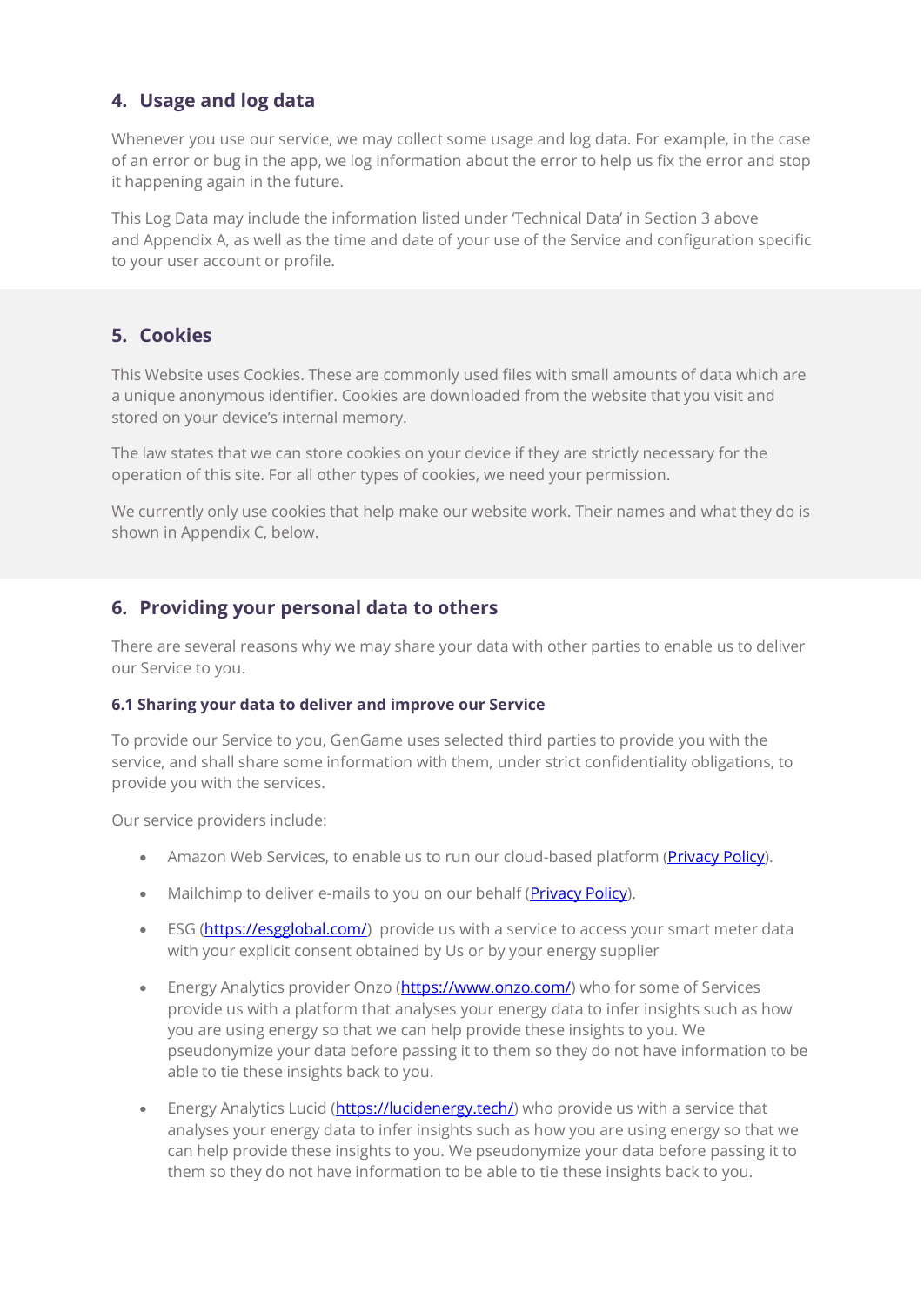We may additionally ask for your permission to share your personal data with your electric vehicle manufacturer, your charger manufacturer, your home solar storage battery manufacturer or heating system manufacturer to enable us to deliver our Service to you, and obtain Data about these systems, Account Data and Transaction Data from them.

For more information on our service providers, links to their policies and their location, please see Appendix B

#### **6.2 Sharing your data to support you as a customer**

If you require support from GenGame, we may share your personal data with suppliers and subcontractors to help resolve this issue. The data will include the nature of the query and any data supporting that, which may include Identity and Contact Data, Technical Data, Energy Hardware Data as defined in Section 3.

We will only share the information where it is necessary to allow us to be able to provide those products and services to you.

#### **6.3 Sharing your personal data with your energy company**

We may work with your energy company to deliver our Service to you and may share your personal data with them, subject to the contractual relationship you have entered with them.

#### **6.4 Sharing your data for legal reasons**

Usually, we will only share personal information with your consent; however, we will share personal data where we have a legal obligation to do so; for example when directed by a court, or if requested with an appropriate warrant by law enforcement or tax agencies.

We may also share information without your permission where a person's life is in danger and to instigate or defend a legal claim, for example, with a solicitor, or a court.

#### **6.5 Sharing your data for other reasons**

We may also share information on your energy consumption, electric vehicle charging sessions, and app usage with all personal data removed, with our research partners including Newcastle University, Teesside University and Loughborough University as part of our research projects. These are to allow them and us to understand the impact of our solution on energy use, and to allow us to improve our products and services.

On our site and in our apps we may advise you of third-party goods or services which may interest you. If you give your permission, we may share your enquiry data with one or more selected third-party suppliers of goods and services identified, so that they can deal directly with you.

We may employ third-party companies and individuals to help us deliver and improve our Service to you.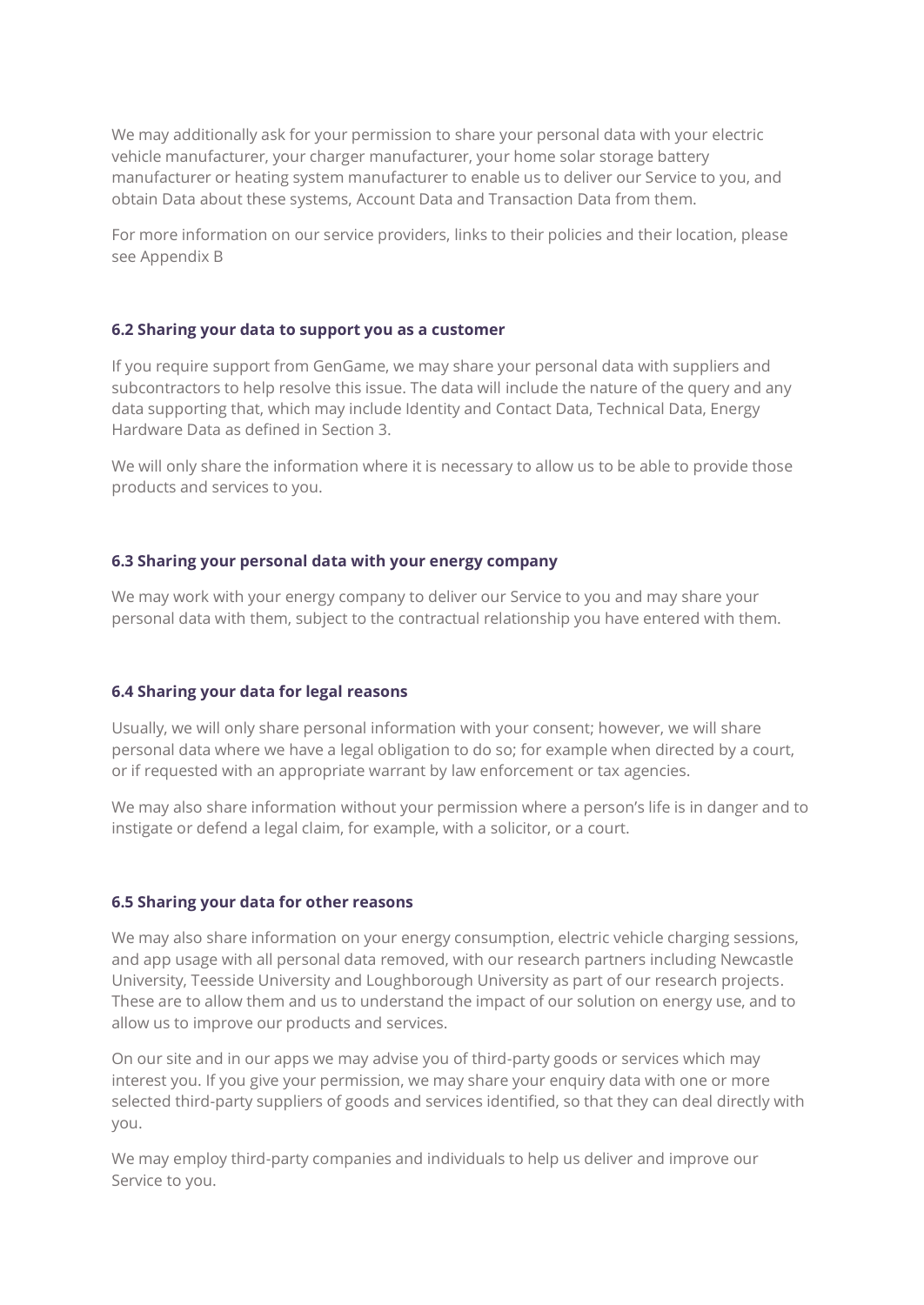We will take all reasonable precautions to ensure that any third party who processes your personal information on our behalf does so lawfully, commits to keeping your personal data both safe and secure, and will not share it with any other parties without our explicit permission. All third-parties will undergo a due-diligence process and a written agreement with specific terms around data security, and privacy is in place.

## **7. Third-party websites and links to other sites**

This Service may contain links to other sites. If you click on a third-party link, you will be directed to that site. We do not operate these external sites and we therefore strongly advise you to review the Privacy Policy of these websites. We have no control over and assume no responsibility for the content, privacy policies, or practices of any third-party sites or services.

## **8. Retaining and deleting personal data**

We will only retain your personal data for as long as necessary to fulfil the purposes we collected it for, including to satisfy any legal, accounting, or reporting requirements.

We will usually retain all personal information for up to seven years after you last use our Service unless you are taking part in one of our trials or research projects where you and we have agreed to delete it after the trial. Anonymized statistical data regarding the use of our apps, services and their impact on energy consumption will be kept indefinitely but will have no personal data associated with this information.

In some circumstances, you can ask us to delete your data before the above time limits. Please see the "Right to Erasure" in Section 11 below for further information.

## **9. Security of Personal Data**

We will take appropriate technical and organisational precautions to secure your personal data and to prevent the loss, misuse or alteration of your personal data.

The primary data store for all data in our platform is within the EU. For a detailed list of our service providers, their privacy policies and where they are based, please see Appendix B.

We encrypt all data within our systems at rest. For services provided by third parties (such as those listed in Appendix B), we ensure that at a minimum sensitive data (such as passwords) are encrypted at rest, and access to all data are encrypted in transit.

Only secure access (such as HTTPS or WSS) is possible to the GenGame platform. We send all information to our apps securely, protected by encryption, to your device. Additionally, where data are accessed directly on our platform by third-parties, their access to your data is secure and encrypted too.

We will take every precaution to protect your personal data once in our care; however, the transmission of unencrypted (or inadequately encrypted) data over the internet is inherently insecure, and we cannot guarantee the security of data sent by you or us over the internet. We value your trust in providing your personal data to us, and we will use all reasonable and commercially acceptable means to protect it. Still, unfortunately, no method of transmission over the internet, or method of electronic storage is 100% secure and reliable.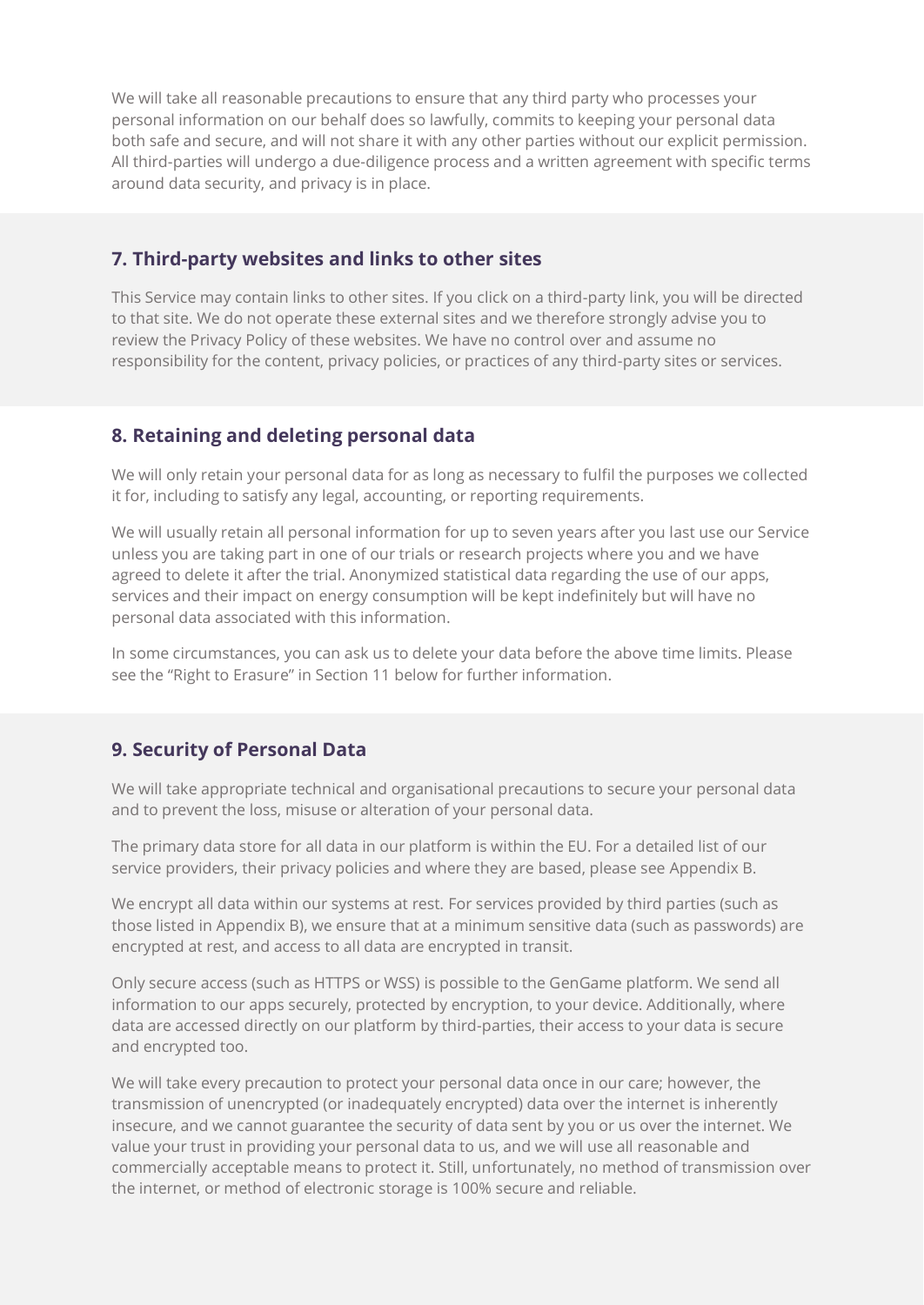To help protect your account and personal information, you should ensure that your password is not susceptible to being guessed, whether by a person or a computer program. You are responsible for keeping the password you use for accessing our apps and services confidential, and we will not ask you for your password (except when you log in to our platform). The ICO has some [advice for protecting your information online.](https://ico.org.uk/your-data-matters/online/social-networking/)

# **10. Lawful bases of processing your information**

When you download our app, sign up to either our Service, or a Service that we deliver on behalf of one of our partners, we will ask for your explicit consent to capture, process and share your information. We may also ask for your permission to share your login details with third-party energy companies and energy information providers to verify which energy rate plan or tariff you are using.

We will use the lawful basis of 'legitimate interest' to assist you with any technical queries you may make via our in-app helpdesk function, or if you make any general enquiries to us. We will also rely upon legitimate interest to share personal data with our data processors supporting us in providing the service to you and for sharing anonymised statistical data with authorised thirdparties.

You may hear about GenGame or one of our apps from your energy supplier, and they may provide your contact details to us after asking for your consent. We will rely on this consent provided to them to tell you about our Services.

It may be necessary to share charging data, invoice details and other energy data with third parties, and we will process this data under our contractual obligations to either yourself or your energy company. We may share your data under our legal obligations or where a person's life is in danger, as outlined in Section 6.4

## **11. Your Rights**

You have the following rights concerning your personal data:

**The right to be informed** – an obligation to tell you what we do with your personal data (which we do in our software and via this privacy policy) and we shall inform you if there is a serious breach of your personal data which would result in a high risk to your fundamental risks and freedoms.

**The right of rectification** – an obligation in certain circumstances to correct your personal data if it's inaccurate or incomplete.

**The right to erasure** – an obligation in certain circumstances to delete or remove your personal data where there is no compelling reason for its continued processing (some jurisdictions also call this right 'the right to be forgotten').

**The right to restrict processing** – an obligation in certain circumstances to stop actively processing your personal data.

**The right to data portability** - an obligation in certain circumstances to allow you to transfer your personal data from us to a third party.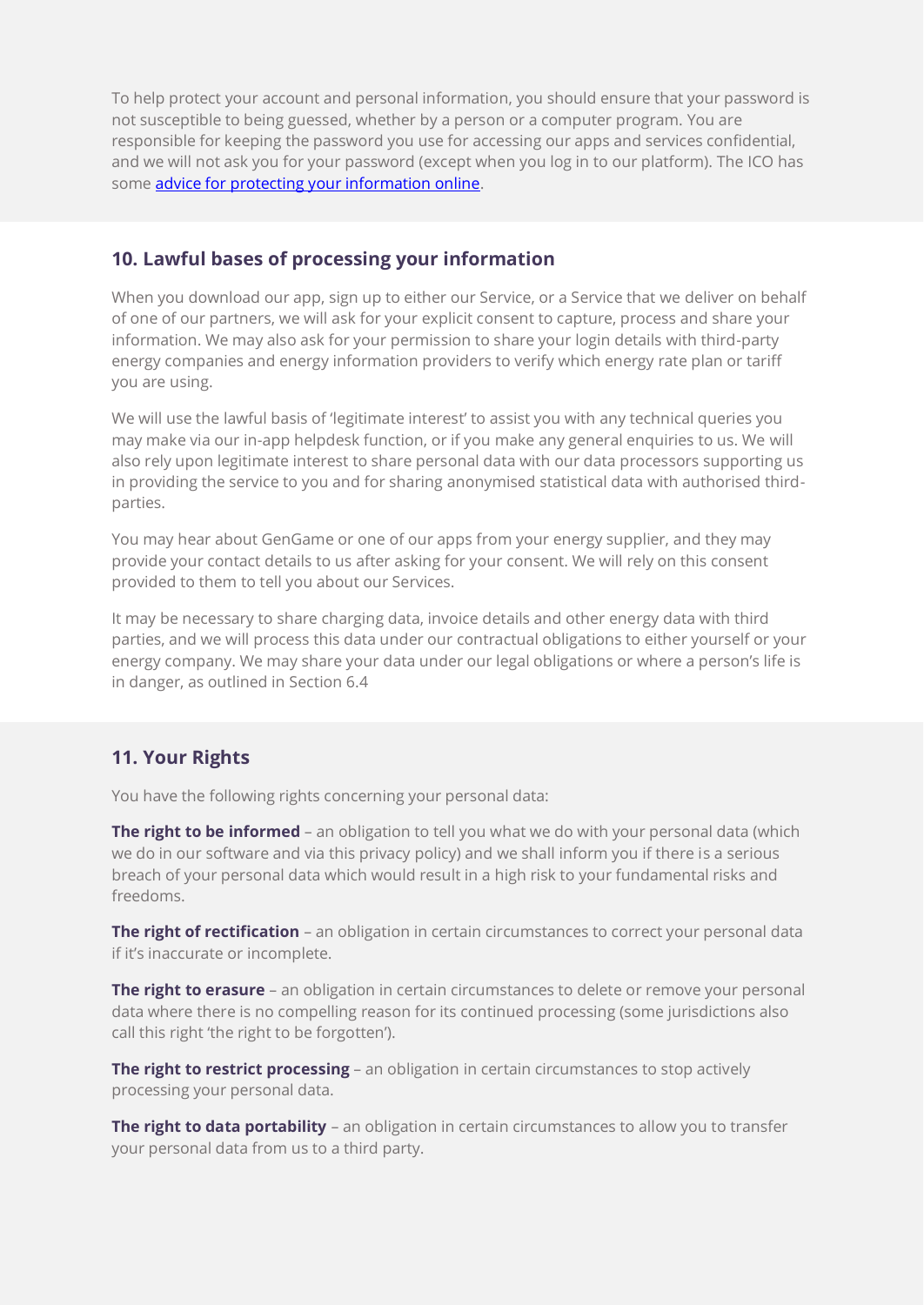**The right to object** – an obligation in certain circumstances to allow you to object to us processing your personal data where we do not have an overriding reason. A right to object to use of your personal information for direct marketing purposes.

To the extent that the legal basis for our processing of your personal information is consent, you have the right to withdraw that consent at any time. Withdrawal will not affect the lawfulness of processing before the withdrawal.

You have the right to be made aware of any automated decision-making, made without any human involvement, or profiling of your personal information by GenGame Ltd. Currently, we don't use any automated decision-making.

**The right of access** – a right to be told what personal data we hold about you and obtain a copy of that information.

You will not have to pay a fee to access your personal data (or to exercise any of the other rights). However, we may charge a reasonable fee if your request is clearly unfounded, repetitive or excessive. Alternatively, we may refuse to comply with your request in these circumstances.

We may need to request specific information from you to help us confirm your identity and ensure your right to access your personal data (or to exercise any of your other rights), to ensure that we do not disclose personal data to any person who has no right to it. We may also contact you to ask you for further information concerning your request to speed up our response.

We try to complete all legitimate requests within one month. Occasionally it may take us longer than a month if your request is particularly complex or you have made several requests. In this case, we will notify you and keep you informed of how we will deal with your requests.

You have the right to complain to the supervisory authority responsible for data protection in whichever state or country you reside. In the UK, this body is the [ICO.](http://www.ico.org.uk/)

## **12. Children's Privacy**

These Services do not address anyone under the age of 13. We do not knowingly collect personally identifiable information from children under 13. In the case we discover that a child under 13 has provided us with personal information, we immediately delete this from our servers. If you are a parent or guardian and you are aware that your child has provided us with personal information, please contact us so that we will be able to perform the necessary actions.

# **13. Changes to This Privacy Policy**

This is version 1.0.1 of the GenGame Ltd privacy policy, effective from 26th April 2021

We may update our Privacy Policy from time to time. We advise you to review this page periodically for any changes. We will notify you of any changes by posting the new Privacy Policy on this page. These changes are effective immediately after they are posted on this page.

## **14. Contact Us**

If you have any questions or suggestions about our Privacy Policy, do not hesitate to contact us by email: admin@gengame.co.uk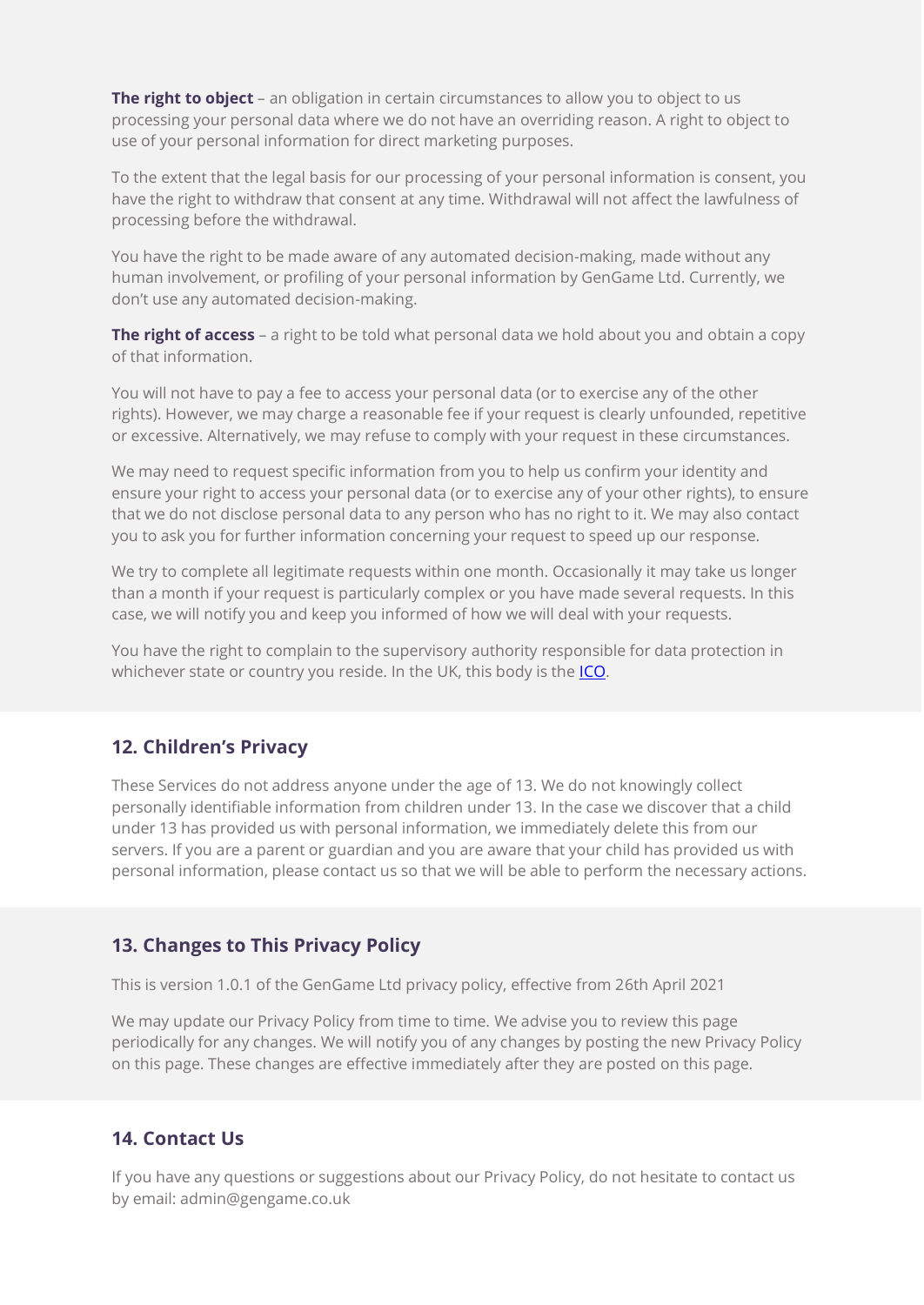# **Appendix A**

## **1. Identity and Contact Data**

- First name and last name
- Your username or similar identifier in the GenGame platform
- An encrypted version of your password
- Your social media username (if you interact with us via social media)
- Your home address, e-mail address(es) and telephone number(s)

## **2. Profile and Consent Data**

- Your preferences on how and when we can contact you
- Preferences on your subscriptions to digital marketing and non-marketing communications
- A record of where you have provided or withdrawn consent to share your data with third-parties
- Feedback to surveys and questionaries delivered via e-mail and in-app
- Feedback provided during design research programmes (which may be anonymised or semi-anonymised)
- Partly anonymised data from app analytics platforms such as Google Analytics which show an aggregated view of how you use our apps and platform

## **3. Energy Hardware Data**

- The make, model, trim and registration or license of your vehicle
- The battery size and charging capabilities of your vehicle
- The make, model and configuration of your vehicle charger
- The state of charge of your vehicle
- If your vehicle and charger are connected
- If your vehicle is charging
- The location of your vehicle and charger

## **4. Energy Supply Data**

- Your energy supplier name and price plan or tariff name
- Billing information about your supply such as your energy supplier account number
- Meter Point Administration Number (MPAN) or Reference Number (MPRN)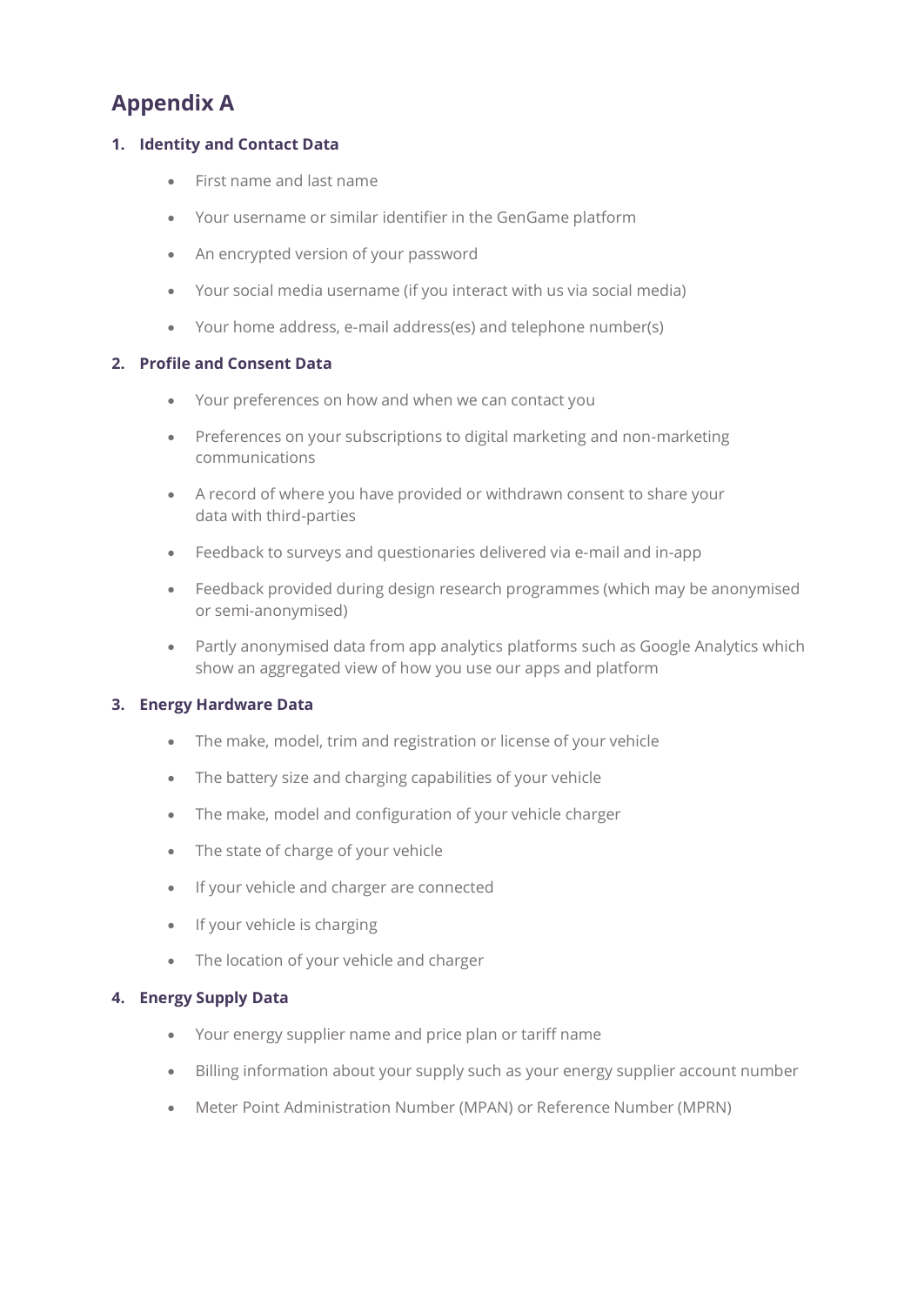### **5. Smart Meter Data**

- Your home electricity consumption and tariff data
- You home gas consumption and tariff data

#### **6. Third-Party Account Data**

- Encrypted username and password or access token for a third-party service
- Account identifiers or references to identify your account in a third-party's system
- These data will only be requested and stored after you have provided consent

## **7. Technical Data**

- Connection information such as IP address
- Client information such as the type and version of the device, operating system, browser and any plugins you may be using
- Your time zone and locale

#### **8. Transaction and Financial Data**

- Details of the products and services you have purchased from us
- Details of how much energy used to charge your electric vehicle, and when this charging happened
- Payment information made to us from you, including references to your account stored in our payment providers' system

## **9. Tracking Data**

• Includes information we or others collect about you from cookies and similar tracking technologies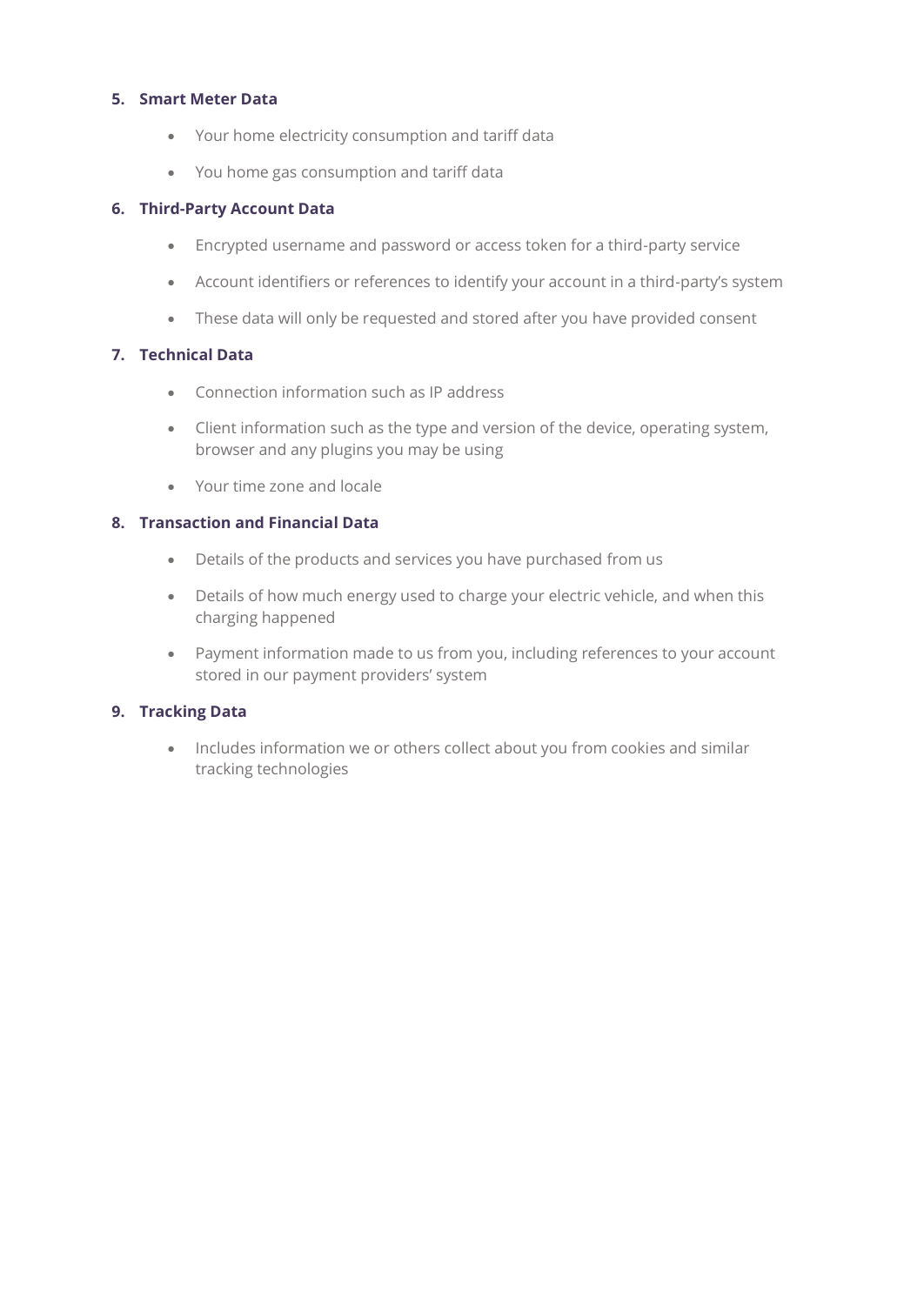# **Appendix B**

# **1. Service providers to GenGame Ltd**

| <b>Name</b>                       | <b>Location</b> |
|-----------------------------------|-----------------|
| <b>Amazon Web Services</b>        | EU (Ireland)    |
| ESG                               | UK              |
| Google                            | EU              |
| Mailchimp                         | <b>USA</b>      |
| ONZO                              | UK              |
| Intelligent Data Technologies Ltd | UK              |
| Redash.io                         | <b>USA</b>      |

# **2. Energy suppliers & utility partners**

| <b>Name</b>         | <b>Location</b> |
|---------------------|-----------------|
| So Energy           | UK              |
| Green Energy UK     | UK              |
| Ecotricity          | UK              |
| Shell Energy Retail | UK              |
| Northern Powergrid  | UK              |
|                     |                 |